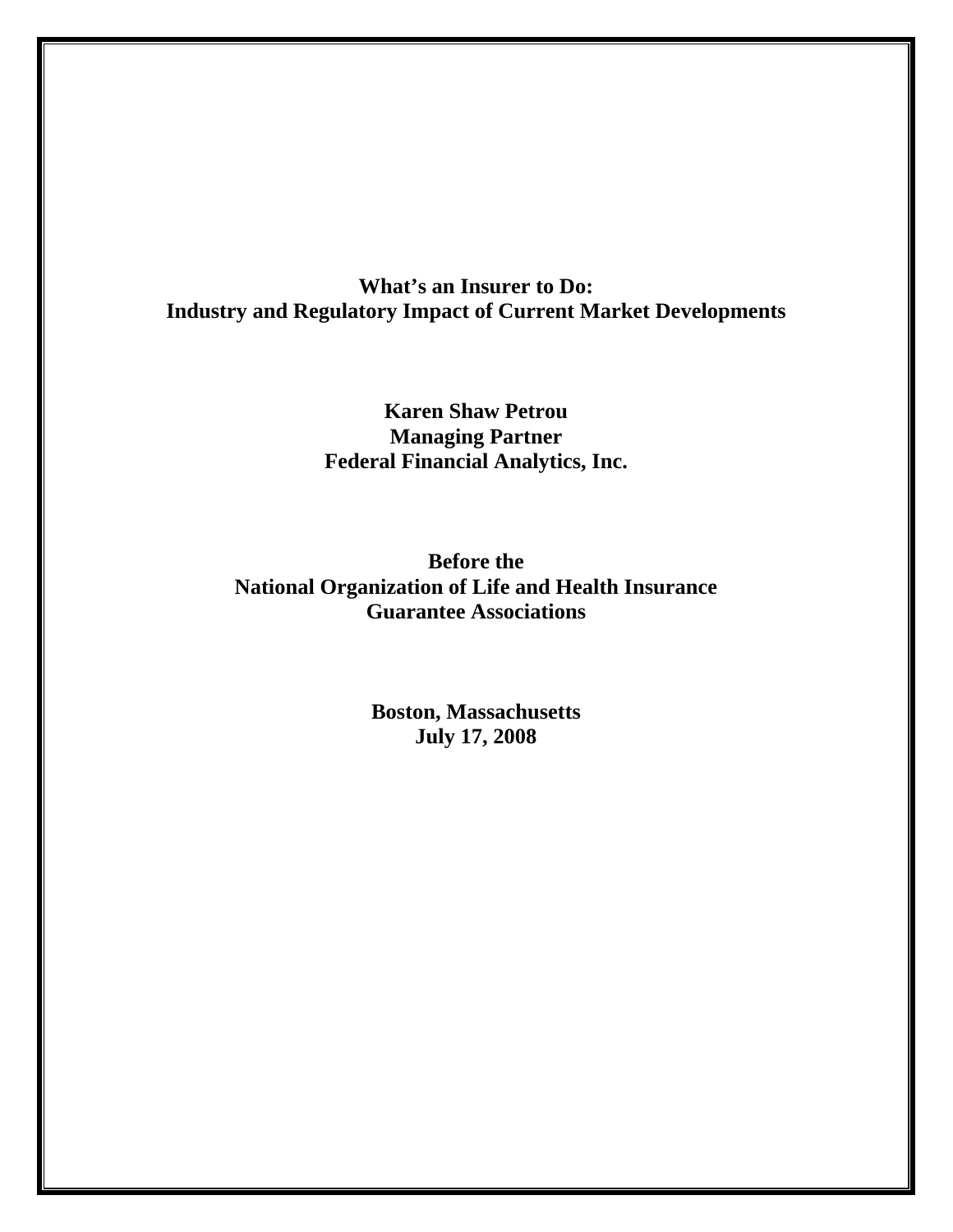It is a pleasure to appear before you this afternoon to outline the issues current financial markets pose for life, health and other insurers and their regulators. Thank you not only for inviting me, but also for asking that I speak briefly to leave lots of time for discussion – without this constraint, current market conditions could lead to a talk that takes up the rest of the afternoon. But, as has been famously said, the prospect of hanging concentrates the mind wonderfully, so I'll be brief.

In the wake of mind-bending market events – and I hope we're in the wake, not the trough – we will see new safety nets and rules for investment banks and systemic-risk institutions – GSEs included – and a new statutory framework. This could be only the type of a rewrite we saw in the early 1990s after the S&L debacle. But, I think it will go further and be a global overhaul of U.S. financial services in a manner akin to that of the 1930s.

So, what will happen to insurance firms in the midst of this maelstrom? What should regulators and those who stand behind them – all of you here today from the state guarantee agencies – do? There's no set of easy answers – and, of course, the maelstrom is still raging, but let me outline a couple of take-away conclusions I think are already clear and then go into a bit of detail on them.

- As recent events have made painfully clear, no one is safe now. If Treasury and the Fed can't jawbone market confidence for Fannie Mae and Freddie Mac, all financial-services firms – insurers included – are subject to liquidity risk and potential equity drains. This warrants immediate, forward-looking contingency planning with a sharp focus on reputational risk at all financial institutions, insurers included.
- The ongoing panic puts a lot of pressure on state regulation. Insurance firms that trip the wire differentiating systemically-significant firms from the rest of the pack will face direct and indirect federal regulation going forward. This may come through Treasury, the Fed or some other entity but it is coming. Solvency II will also force a conglomerate regulator for U.S. insurers comparable to the consolidated supervised entity created by the SEC, but a new focus on prudential regulation will make this a tougher framework than the industry now anticipates.
- On the bright side, "back to basics" banking means a return to more traditional financial products and, thus, a resurgence of a wide range of insurance products in contrast to more complex and structured forms of risk transfer.

1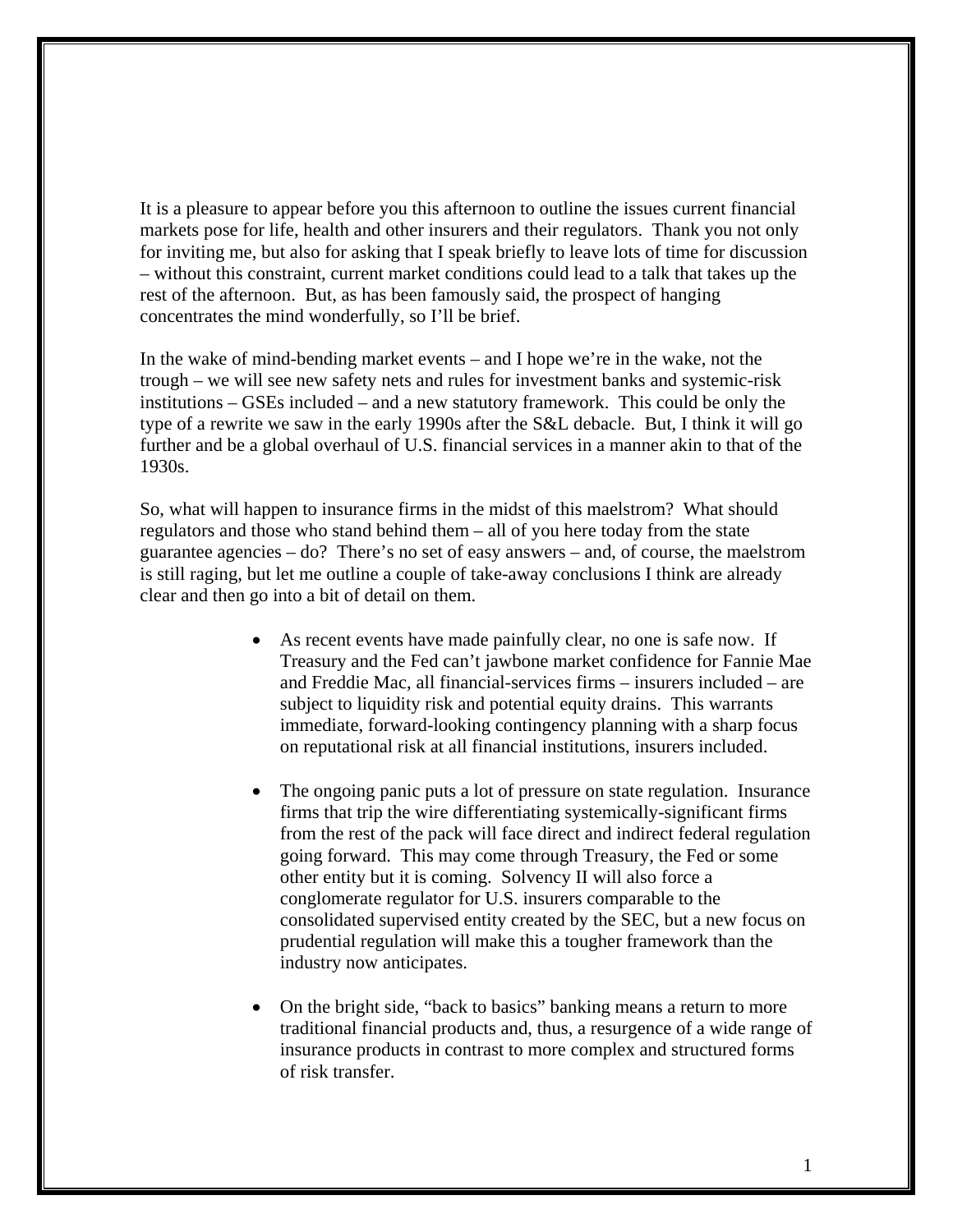#### **Taken on Faith Takes a Hike**

I'm not sure for how long financial markets were lulled into the complacency that led them – not to mention their regulators – to miss an array of glaring warnings. But, I know it's been long enough to mean that bad habits are deeply embedded in an array of institutions and the rules that govern them. This is one of the reasons the markets now are taking nothing on faith – investors were so rudely awakened to risks at once-indomitable firms that they no longer believe anything anyone tells them about the financial sector.

So far, insurance firms have been insulated from the ravages wracking commercial and investment banks, although several that had significant mortgage stakes are sharing the fun. No insurance firm has yet been punished as brutally as other financial firms, but that is not to say that it couldn't happen. Although not dependent on retail funds like IndyMac, insurers are of course reliant on market liquidity for ongoing operations, including claims payments. Large firms are also major counterparties in an array of over-the-counter markets – most notably credit derivatives. To date, insurance regulation has focused more on solvency than liquidity – long-term ability to honor commitments, not short-term resources with which to withstand a crisis of confidence. As a result, insurers are vulnerable to the liquidity risk that has rocked firms like Bear Stearns despite capital and other resources sufficient to ensure long-term solvency.

So, what to do? First, no life, health or other insurance firm – or its regulator and guarantor – should assume it's rock-solid despite financial realities that would support so comforting a conclusion. When the market has thrown reality to the winds – as is clearly the case in the GSE and bank sector – no firm is safe and all must ensure their contingency plans anticipate fat-tail, high-risk scenarios. I think this needs to be done not only in the real world of markets – through, for example, enhanced contingency funding plans – but also in the policy ether. This means addressing in advance potential fears that could arise from policy-makers – a quick look at the damage done to IndyMac by a letter from Sen. Schumer shows how serious a risk politicians can pose in the market's current dark mood. It also means careful, advance crisis-management planning with state and federal regulators, as well as with key opinion-leaders in the financial and general media.

A simple cost-benefit analysis shows the importance of this contingency planning. Without it, an insurer can find itself under a very big gun with no warning. With it, the firm's defenses are already in place and damage – if any – should be collateral, positioning the insurer to survive in the new financial-services industry being created around us in the wreckage we already survey.

## **State Regulators on the Spot**

All of these developments pose significant challenges to state insurance regulation and the guarantee system. While life and health firms are so far faring well for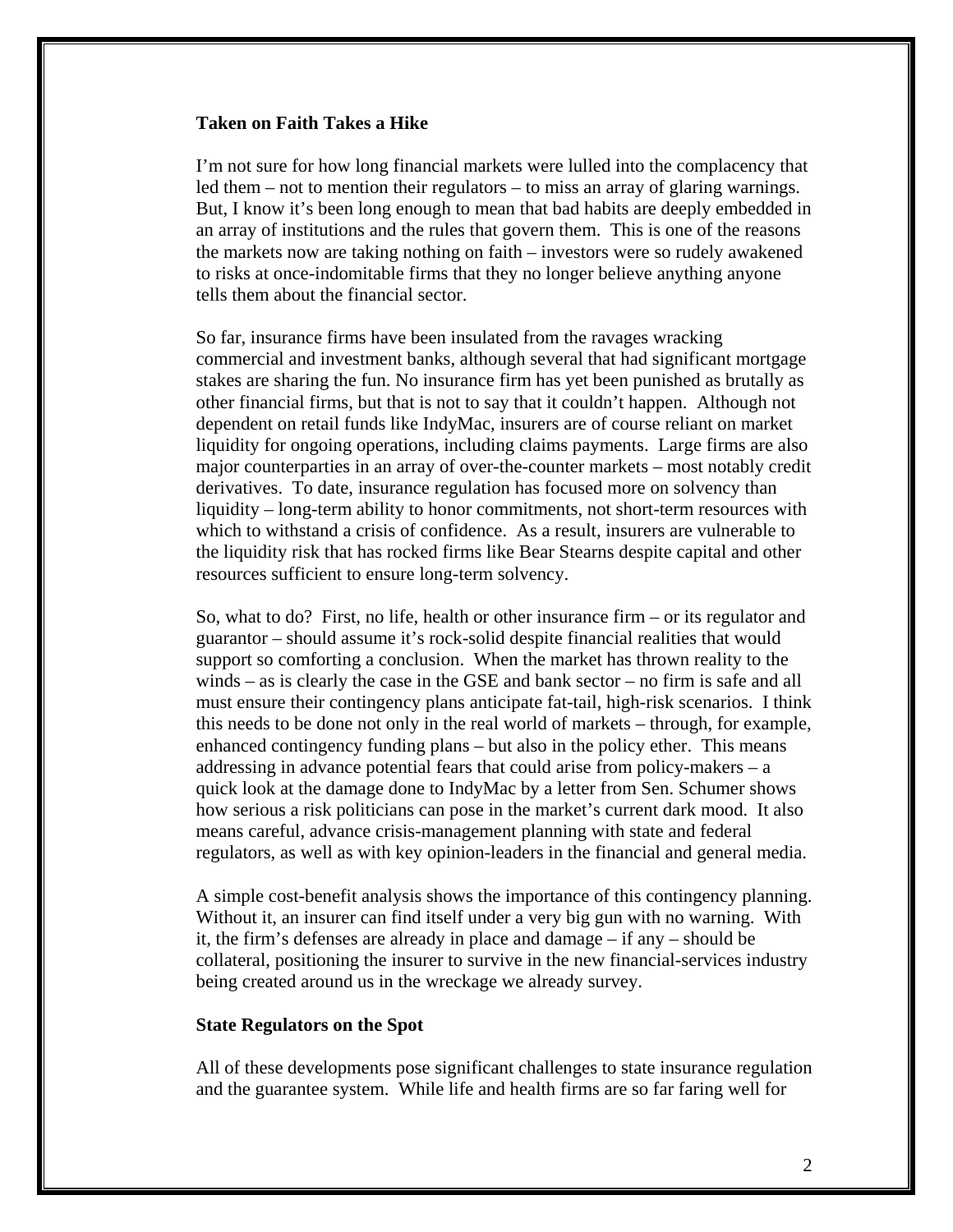the most part, problems at several large diversified insurers and the critical problems at monoline bond insurers have raised serious questions about the sector.

As a result, we think Congress will turn in earnest to the optional federal insurance charter next year, moving it farther than one might have once thought possible because the larger question of U.S. financial regulation has changed from talk to action. It is most unlikely that Congress will create a new systemic-risk financial regulatory framework – as I think it will next year – and ignore insurance firms. Some clearly pose systemic risk by virtue of their size and others – again, think monoline bond insurers – actually raised this prospect and proved the point to many federal and international policy-makers.

However, the fact that the federal charter will advance doesn't mean it will look the same. As I mentioned, it's likely to have a far more formidable prudential focus than in the past, where the federal approach was largely focused on product development and new offerings. This is particularly true with regard to capital requirements – a major focus of federal regulatory attention these days. Solvency II could become a *de facto* U.S. insurance requirement regardless of the stand state regulators take on the rule, effectively preempting state requirements not only for internationally-focused firms, but also for any other insurer with systemic-risk impact. This will take the optional out of the federal charter for any such firm, essentially mirroring the dual banking system in which virtually every bank of size has a national charter.

To be sure, any federal system that simply supplants state guarantors will be a complex feat, if only because the contingent cost to taxpayers needs to be recognized under rules governing what's called the federal "credit budget." If the federal charter permits reliance on state guarantors – a big if – my guess is that strict rules will cover the state system to ensure it's sufficiently robust to handle the crises now all too real.

#### **Good News?**

Whew! However, there is a bright spot in all this for insurers – one we see for other well-capitalized providers of more traditional financial services. For the foreseeable future, the current crisis will wash a lot of speculative products out of the retail and institutional financial markets.

 Consumers who thought their home equity and high-flying investments secured their retirement – not to mention their heirs – will think again as losses mount. This will bring investors back to life policies and annuities, perhaps opening new markets to them in the defined -contribution arena as fiduciaries there come under a lot more pressure to protect investors. Institutional investors too are returning to fundamental forms of risk mitigation, recognizing that many structures were complex fantasies built atop scant capital.